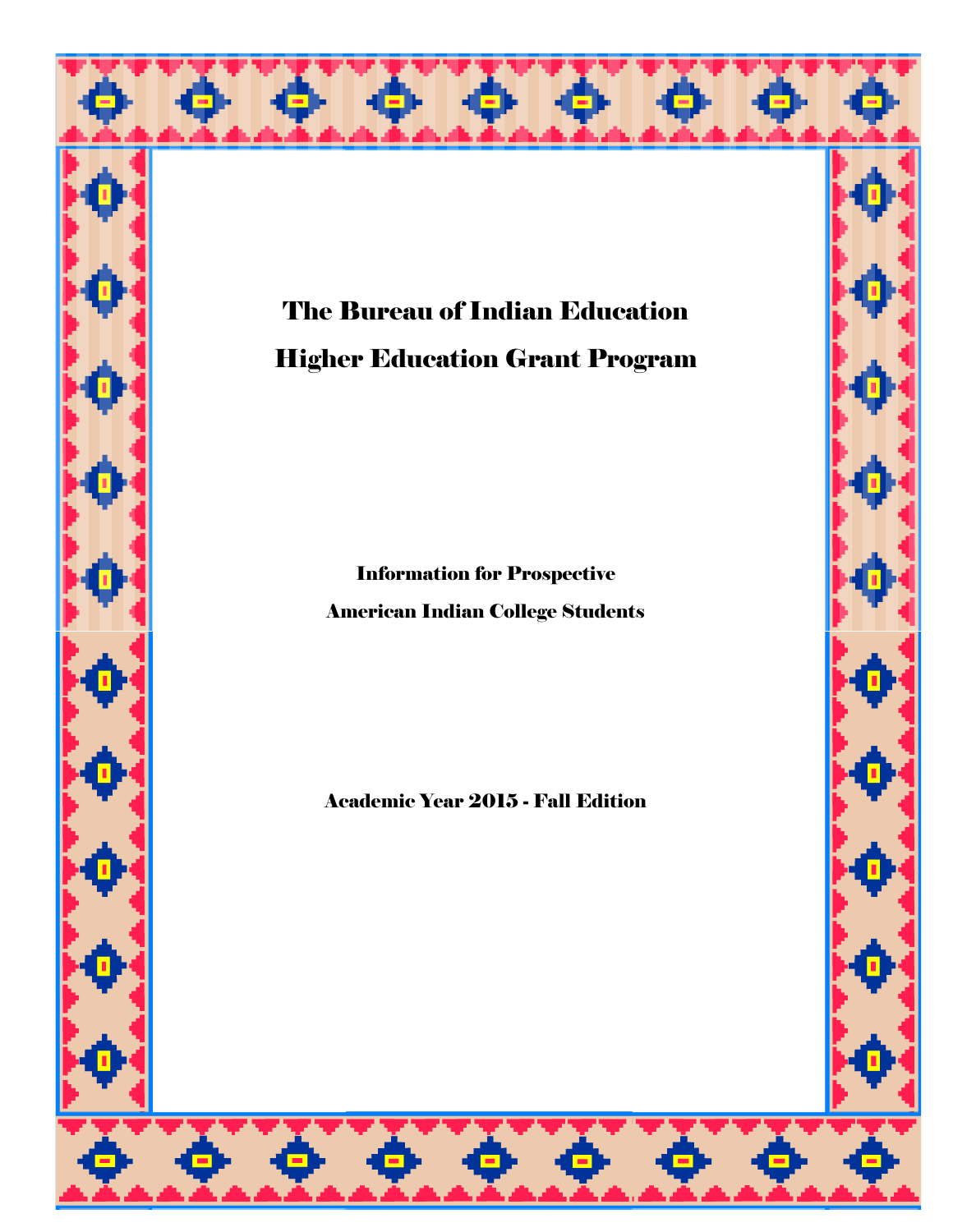## **An Introduction to the Bureau of Indian Education's Higher Education Grant Program**

The Bureau of Indian Education's (BIE) Higher Education Grant Program is not an entitlement program. It is important for you to become familiar with the requirements of the BIE's Grant program college admission requirements, as well as your tribe's eligibility terms and the relationship between these programs and offices. Completing admission and financial aid packages is time-consuming and requires your undivided attention to successfully complete them. The information below is intended to help you understand the resources available to you.

## **WHAT IS THE PURPOSE OF THE GRANT?**

The purpose of the BIE's Higher Education Grant Program is to provide supplemental financial assistance to eligible American Indian and Alaska Native scholars entering college who are seeking an associate or baccalaureate degree from a nationally accredited institution.

## **WHO IS ELIGIBLE FOR A GRANT?**

Students seeking assistance must comply with the following eligibility criteria:

1. Must be a member of, or at least one-quarter degree Indian blood descendent of a member of an American Indian tribe which is eligible for the special programs and services provided by the United States through the Bureau of Indian Affairs because of their status as Indians. See the Tribal Leaders Directory at the following website:

http://www.bia.gov/WhoWeAre/BIA/OIS/TribalGovernmentServices/TribalDirectory/index.htm

- 2. Must be accepted for admission to a nationally accredited institution of higher education which provides a course of study conferring the Associate of Arts or Bachelor of Arts or science degree.
- 3. Must demonstrate financial need as determined by the financial aid officer of the collegiate institution.

## **WHERE CAN I OBTAIN A GRANT APPLICATION?**

The BIE does not award these grants. The grant application is only available from the education officer of the tribe in which you are affiliated or possess membership. Please call your tribe for more information. (See the Tribal Leaders Directory at the following website: http://www.bia.gov/idc/groups/xois/documents/text/idc002652.pdf.

While you are waiting for your application, you should start to request all available financial aid information from your selected college to be sent to you. Be sure to inform the Financial Aid Officer that you are an American Indian and will be submitting the grant application along with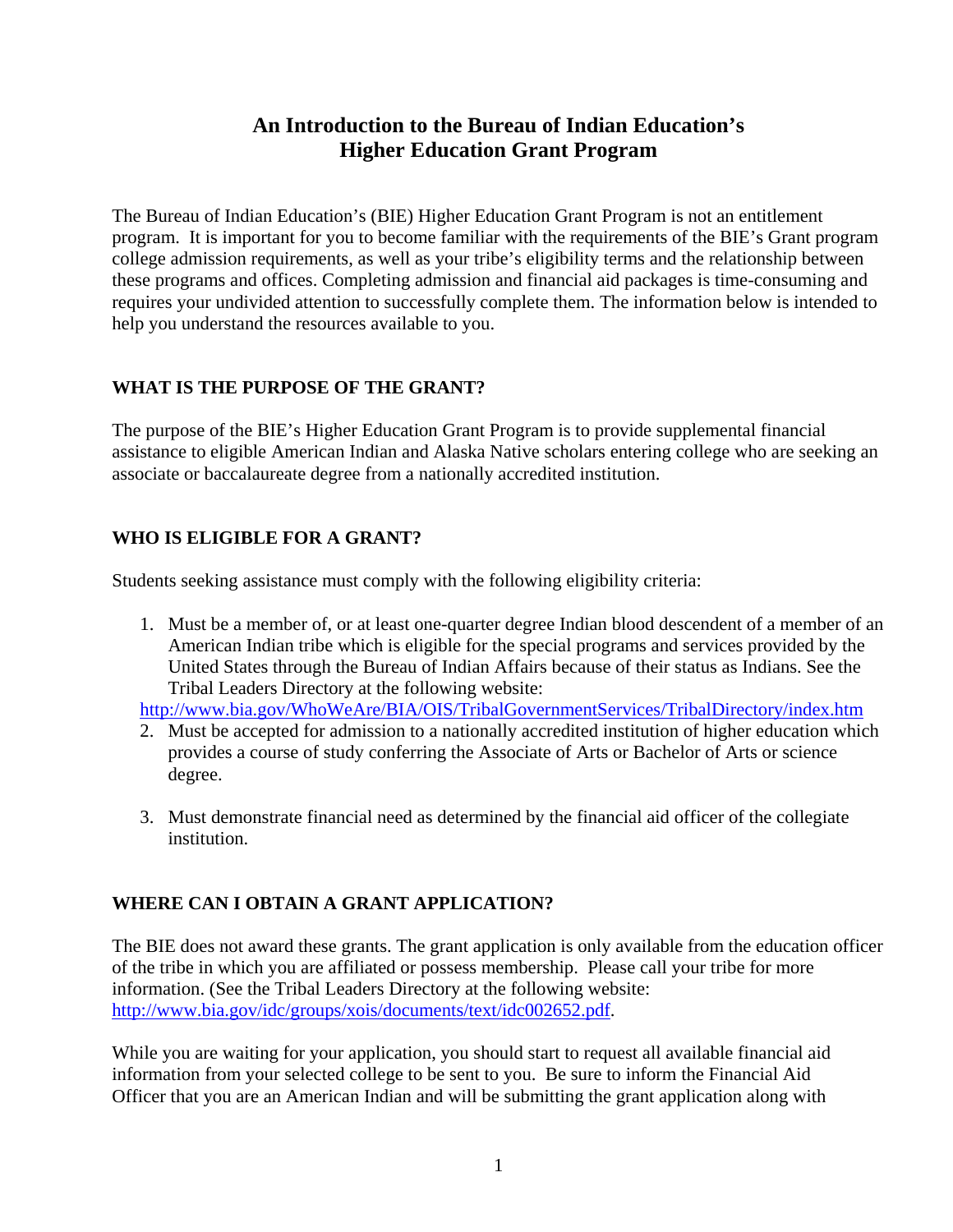other financial aid applications. Many colleges know about the BIE's Grant Program and can refer you to a knowledgeable counselor. However, be sure to check with your college because not all colleges will automatically transfer your paperwork. There are still a few colleges and universities that are not aware of the grants specifically available to American Indians or Alaska Natives.

## **GRADUATE STUDENT RESOURCES**

The BIE administers a grant program through the American Indian Graduate Center (AIGC) that offers supplementary financial assistance for students pursuing post-baccalaureate degree programs.

The criteria for a student to apply for a grant are:

- 1. Be an enrolled member of a federally recognized American Indian or Alaska Native tribe in the United States.
- 2. Pursue a masters or doctorate degree as a full-time student at an accredited graduate school in the United States.
- 3. Apply for campus-based financial aid through the federal financial aid process at the college by June  $1<sup>st</sup>$ .

Since 1969, the AIGC has served American Indian graduates in all fields of study. First time applicants are assessed a non-refundable application fee of \$15. Applications must be received within the AIGC's required timeframes. Additional information is available from the following address and telephone number: American Indian Graduate Center, 3701 San Mateo Blvd NE, Suite 200, Albuquerque, New Mexico 87110, (505) 881-4584 or toll free at 1-800-628-1920. Additional information is available on the AIGC website: www.aigcs.org.

## **LAW STUDENTS**

Law students seeking opportunities to enhance their academic success will want to contact the American Indian Law Center, Inc. This organization conducts an eight-week session to prepare potential Indian law students for the rigors of law school. There is an emphasis in the development of skills necessary for success in study habits, legal research and legal writing. This program is primarily for those students that have been accepted into an accredited institution.

For additional information regarding the program and application process, please contact the American Indian Law Center, Inc., P.O. Box 4456, Albuquerque, New Mexico 87196 or call (505) 277-5462.

## **TRIBAL COLLEGES AND UNIVERSITIES**

Tribal colleges and universities were founded in recognition of the tremendous importance of postsecondary education to tribal economic development, cultural preservation and tribal sovereignty. These institutions represent the most significant and successful development in American Indian education history. There are over 30 tribal colleges and universities in the United States educating over 26,000 American Indian students that represent over 200 American Indian tribes. Additional information about these institutions can be found by contacting them directly.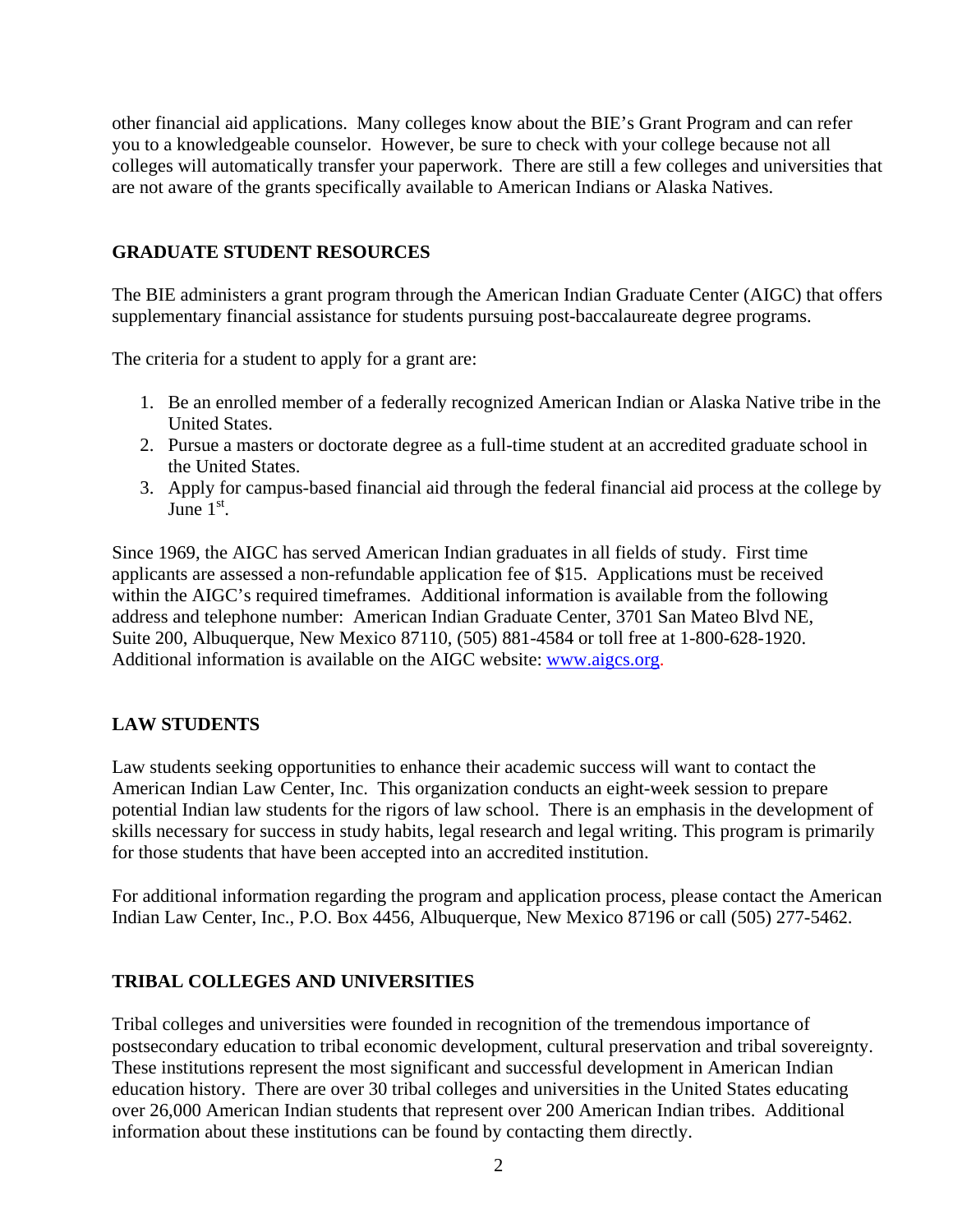Harlem, MT 59526 Brimley, MI 49715 (406) 353-2607 (906) 248-3354

## PO Box 819 PO Box 269 Browning, MT 59417 Fort Totten, ND 58335

Lame Deer, MT 59043 Keshena, WI 54135 (406) 477-6215 (800) 567-2344

Box 126 PO Box 490 (928) 724-6670 (701) 637-4738

PO Box 398 155 Indian Avenue

(406) 768-6300 (785) 749-8497

(907) 852-1820(505) 424-2300

PO Box 519 13466 West Trepania Road Barage, MI 49908 Hayward, WI 54843 (906) 353-4600 800-526-6221

### Leech Lake Tribal College Little Big Horn College PO Box 180 PO Box 370

(218) 335-4600 (406) 638-3100

## Little Priest Tribal College **Navajo Technical College** POB 270 PO Box 849

(402) 878-2380 (505) 786-4100

## **Aaniiih Nakota College Bay Mills Community College**  PO Box 159 1214 West Lakeshore Drive

**Blackfeet Community College Cankdeska Cikana Community College**  (406) 338-5441 (701) 766-4415

**Chief Dull Knife College College College of Menominee Nation** PO Box 98 PO Box 1179

**Dine College The College Example 2 September 2 September 2 September 2 September 2 September 2 September 2 September 2 September 2 September 2 September 2 September 2 September 2 September 2 September 2 September 2 Septem** Tsaile, AZ 86556 New Town, ND 58763

## **Fort Peck Community College Haskell Indian Nations University**

Poplar, MT 59255 Lawrence, KS 66046-4800

## **Ilisagvik College Institute of American Indian Arts**

PO Box 749 83 Avan Nu Po Road Barrow, AK 99723 Santa Fe, NM 87508

## **Keweenaw Bay Ojibwa Community College Lac Courte Oreilles Ojibwa Comm. College**

Cass Lake, MN 56633 Crow Agency, MT 59022

Winnebago, NE 68071 Crownpoint, NM 87313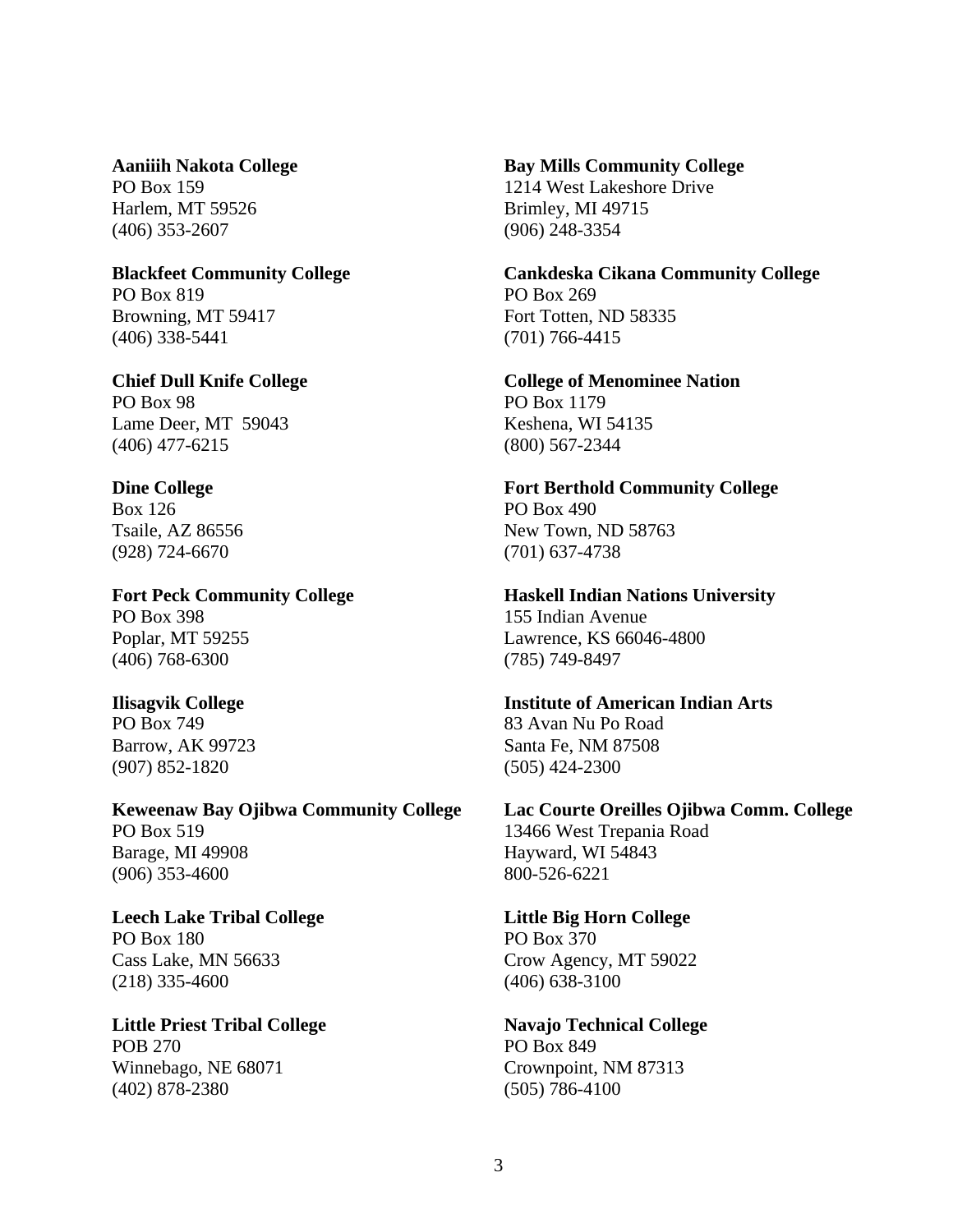## **Nebraska Indian Community College Northwest Indian College**

PO Box 428 2522 Kwina Road (402) 837-5078 (360) 676-2772

(605) 455-6000 (989) 775-4123

PO Box 70 PO Box 105 Pablo, MT 59855 Mission, SD 57570 (406) 275-4801 (605) 856-8100

**Sisseton Wahpeton Community College Sitting Bull College**  PO Box 689 HC1, Box 4 Sisseton, SD 57262 Ft. Yates, ND 58538 (605) 698-3966 (701) 854-3403

## **Southwestern Indian Polytechnic Institute Stone Child College**

Albuquerque, NM 87120 Box Elder, MT 59521 (505) 346-8401 (406) 395-4313

### **Tohono O'odham Community College Turtle Mountain Community College**  PO Box 3129 PO Box 340

(520) 383-8401 (701) 477-7870

3315 University Drive 210 Main St. South Bismarck, ND 58504 Mahnomen, MN 56557 (701) 255-3285 (218) 936-5610

Macy, NE 68039 Bellingham, WA 98226

## **Oglala Lakota Community College Saginaw Chippewa Tribal College**

PO Box 490 2274 Enterprise Drive Kyle, SD 57752 Mount Pleasant, MI 48858

## **Salish Kootenai College Sinte Gleska University**

9169 Coors Road, NW Rocky Boy Rte, Box 1082

# Sells, AZ 85634 Belcourt, ND 58316

# **United Tribes Technical College White Earth Tribal and Community College**

## **INDIAN ANCESTRY**

The burden of proof of American Indian ancestry rests with the individual. Neither the Bureau of Indian Affairs (BIA) nor the Bureau of Indian Education (BIE) maintains comprehensive lists of persons possessing Indian blood or enrollment data of every federally recognized Indian tribe. However, copies of census and membership rolls may be on file in BIA field offices. A list of these offices can be obtained from the BIA Tribal Leaders Directory found at the following website: http://www.bia.gov/WhoWeAre/BIA/OIS/TribalGovernmentServices/TribalDirectory/index.htm.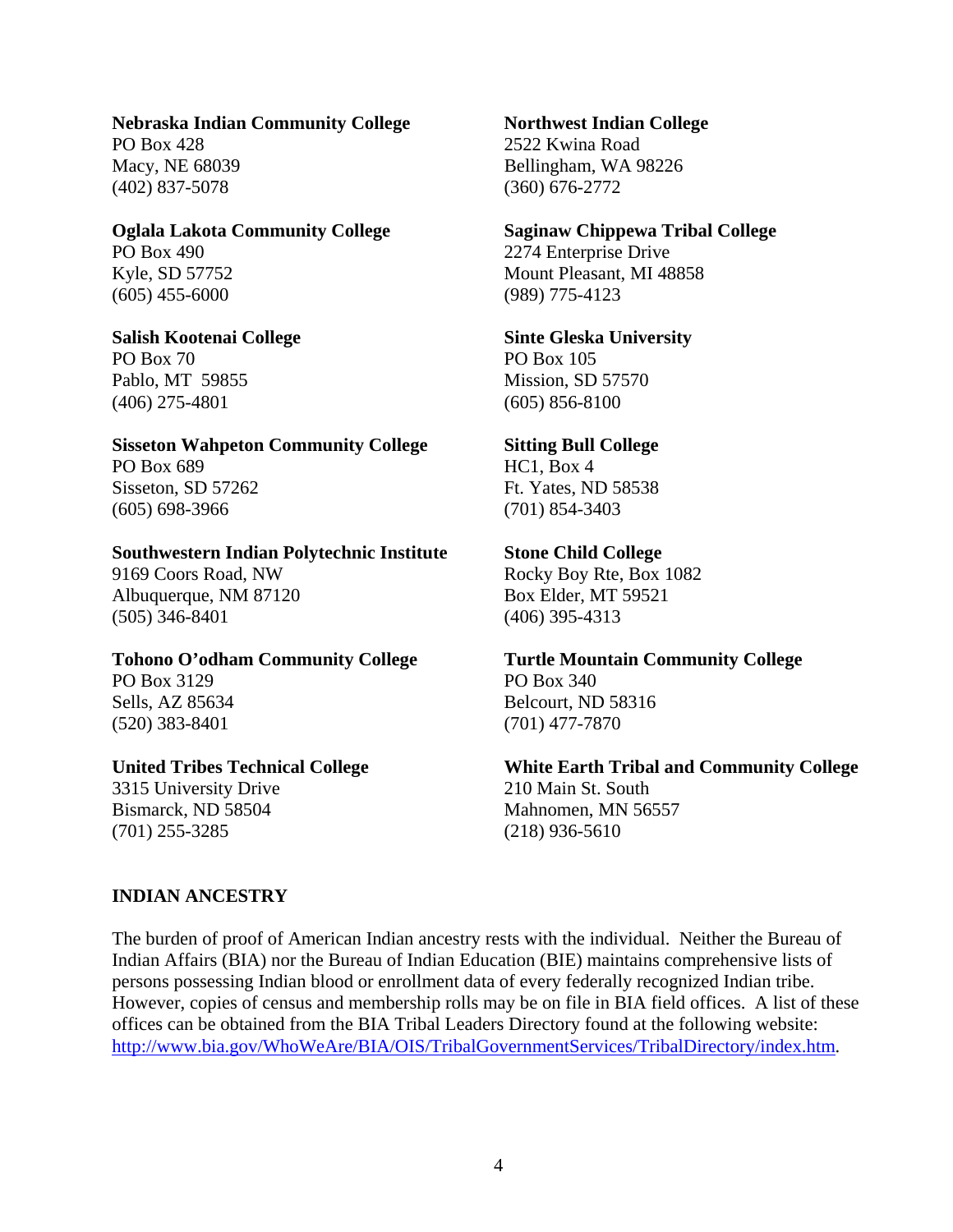## **GENEALOGICAL RESEARCH.**

**How to begin.** The Federal Government does not perform family research, nor does the National Archives collect or preserve family trees. Books or family history and genealogy are collected, compiled, and published by private individuals who do so because they are interested descendants.

As the depository of the Federal Government's records deemed of permanent value for historical purposes, the National Archives houses many records that can be helpful to persons who wish to trace their ancestry. However, the search cannot be completed at the National Archives alone. Many other depositories should be consulted. The following are suggestions for individuals who are interested in tracing their ancestors.

**START WITH YOURSELF.** You are the beginning "twig" on the vast family tree. Start with yourself, the known, and work toward the unknown. You should find out all the vital information you can about your parents, write it down; then find out about your grandparents, great-grandparents, etc.

**NAMES, DATES, PLACES, AND RELATIONSHIPS.** You will be concerned with pulling from the many and varied documents of recorded history's four key items. These are the tools of the family researcher. People can be identified in records by their names, the date of events in their lives, the places they lived, and the relationships to others either stated or implied in the records.

**HOME SOURCES.** The first place begins at home. You can find a lot of information in family bibles, newspaper clippings, military certificates, birth and death certificates, marriage licenses, diaries, letters, scrapbooks, backs of pictures, baby books, etc.

**RELATIVES AS A SOURCE.** Visit or write those in your family who have information, particularly older relatives. More often than not others before you have gathered data about the families in which you are interested. You should write a letter, make a personal visit, or conduct a telephone survey to find out about such persons and what information is already collected.

**FINDING DISTANT RELATIVES.** Before launching your research program in libraries and archives, search for distant relatives who may have already performed this search. Advertise in the local genealogical bulletins where your ancestors lived.

**BIRTH, MARRIAGE AND DEATH RECORDS.** Some states began to keep records of birth and death earlier, but for most of the United States, birth and death registration became a requirement around the turn of the century, about 1890-1915. Before that time these events will be found recorded generally in church records and family bibles. Marriages will be found recorded in most counties, dating often as early as the establishment of the country.

**CHURCH RECORDS.** A few churches have records of important events in the lives of members but many do not. Investigate the possibility of finding genealogical data in the records of the church in which your ancestor belonged.

**DEEDS AND WILLS.** Records of property acquisition and disposition can be good sources of genealogical data. Such records are normally in the county courthouses. Often the earliest county records or copies of them are also available in state archives.